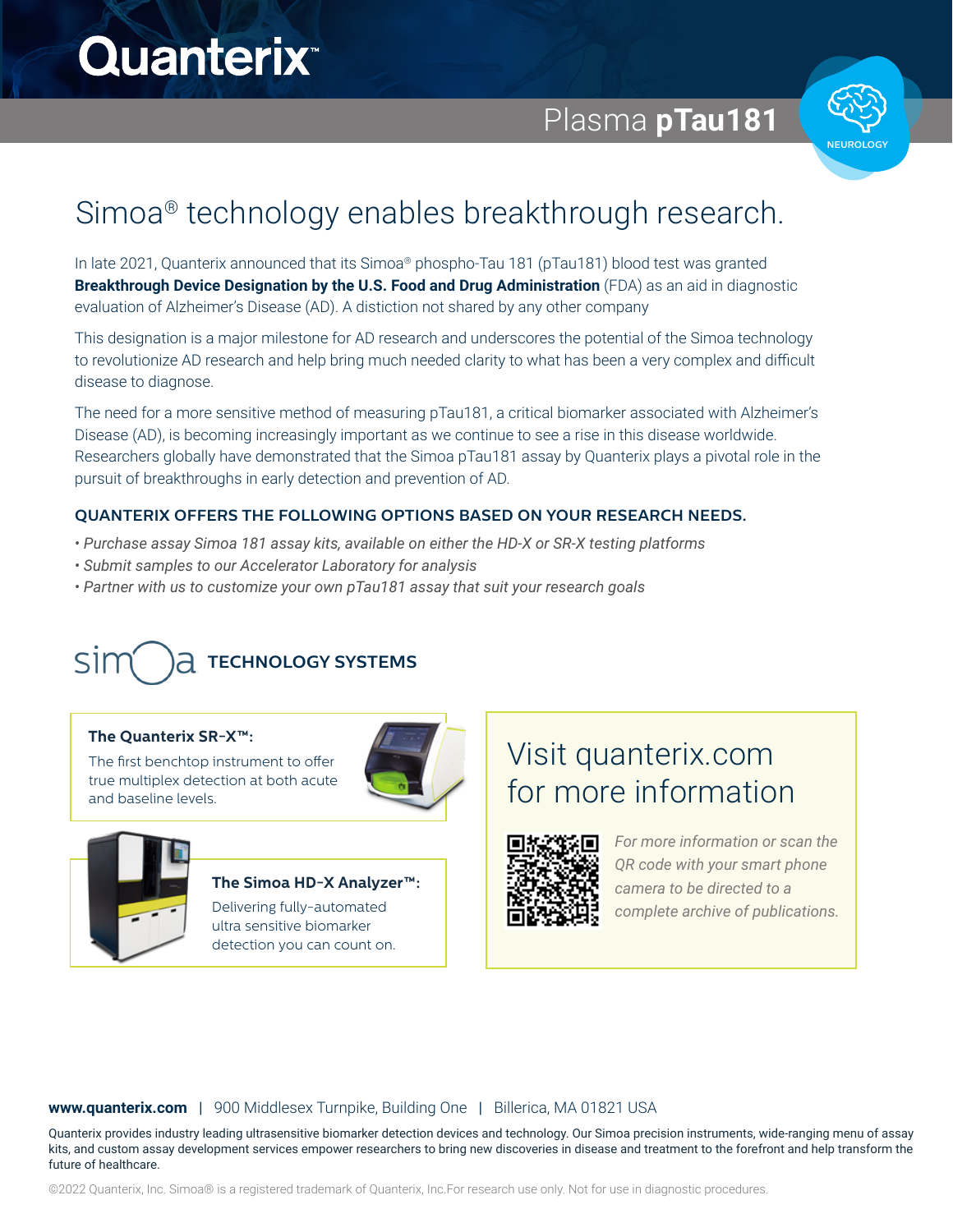# **Quanterix**

# Plasma **pTau181**



# Simoa pTau181 assay has powered more than 60 peer-reviewed publications on the alone in 2022

**Diagnostic and prognostic value of serum NfL and p-Tau(181) in frontotemporal lobar degeneration.**

Journal of neurology, neurosurgery, and psychiatry. doi:10.1136/jnnp-2020-323487

### **Individualized prognosis of cognitive decline and dementia in mild cognitive impairment based on plasma biomarker combinations.**

Nature Aging. 2020/11/30 2020 doi:10.1038/s43587-020-00003-5

### **Plasma phosphorylated tau181 and**

**neurodegeneration in Alzheimer's disease.**  Annals of clinical and translational neurology. doi:10.1002/acn3.51253

### **Diagnostic performance and prediction of clinical progression of plasma phospho-tau181 in the Alzheimer's Disease Neuroimaging Initiative.**  Molecular psychiatry.

doi:10.1038/s41380-020-00923-z

### **Head-to-head comparison of clinical performance of CSF phospho-tau T181 and T217 biomarkers for Alzheimer's disease diagnosis.**

Alzheimer's & dementia : the journal of the Alzheimer's Association. 2020;doi:10.1002/alz.12236

### **Blood phosphorylated tau 181 as a biomarker for Alzheimer's disease: a diagnostic performance and prediction modelling study using data from four prospective cohorts.**

The Lancet Neurology. doi:10.1016/s1474-4422(20)30071-5

### **Plasma p-tau181 accurately predicts Alzheimer's disease pathology at least 8 years prior to post-mortem and improves the clinical characterisation of cognitive decline.**

Acta neuropathologica. doi:10.1007/s00401-020-02195-x

### **Time course of phosphorylated-tau181 in blood across the Alzheimer's disease spectrum.**

Brain : a journal of neurology. doi:10.1093/brain/awaa399

### **Plasma phospho-tau181 in presymptomatic and symptomatic familial Alzheimer's disease: a longitudinal cohort study.**

Molecular psychiatry. doi:10.1038/s41380-020-0838-x

## **Use of plasma biomarkers for AT(N)**

**classification of neurodegenerative dementias.**  Journal of neurology, neurosurgery, and psychiatry.

**doi:10.1136/jnnp-2021-326603**

### **Effects of pre-analytical procedures on blood biomarkers for Alzheimer's pathophysiology, glial activation, and neurodegeneration.**

Alzheimer's & dementia (Amsterdam, Netherlands). doi:10.1002/dad2.12168

### **Clinical and analytical comparison of six Simoa assays for plasma P-tau isoforms P-tau181, P-tau217, and P-tau231.**  Alzheimers Res Ther

doi:10.1186/s13195-021-00939-9

### **Association of Apolipoprotein Eε4 Allele With Clinical and Multimodal Biomarker Changes of Alzheimer Disease in Adults With Down Syndrome.**

JAMA Neurol. doi:10.1001/jamaneurol.2021.1893

### **Differences Between Plasma and Cerebrospinal Fluid Glial Fibrillary Acidic Protein Levels Across the Alzheimer Disease Continuum.**

JAMA Neurol. doi:10.1001/jamaneurol.2021.3671

### **Diagnostic and prognostic plasma biomarkers for preclinical Alzheimer's disease.**

Alzheimer's & dementia : the journal of the Alzheimer's Association. doi:10.1002/alz.12447

### **Longitudinal plasma phosphorylated tau 181 tracks disease progression in Alzheimer's disease.**

Translational psychiatry. doi:10.1038/s41398-021-01476-7

### **Plasma P-tau181 to Aβ42 ratio is associated with brain amyloid burden and hippocampal atrophy in an Asian cohort of Alzheimer's disease patients with concomitant cerebrovascular disease.**

Alzheimer's & dementia : the journal of the Alzheimer's Association. doi:10.1002/alz.12332

### **Plasma neurofilament light and phosphorylated tau 181 as biomarkers of Alzheimer's disease pathology and clinical disease progression.**

Alzheimers Res Ther. doi:10.1186/s13195-021-00805-8

### **Plasma p-tau(181) shows stronger network association to Alzheimer's disease dementia than neurofilament light and total tau.**

Alzheimer's & dementia : the journal of the Alzheimer's Association. doi:10.1002/alz.12508

### **Water exchange rate across the blood-brain barrier is associated with CSF amyloid-β 42 in healthy older adults.**

Alzheimer's & dementia : the journal of the Alzheimer's Association. doi:10.1002/alz.12357

**Association of Plasma p-tau181 and p-tau231 Concentrations With Cognitive Decline in Patients With Probable Dementia With Lewy Bodies.**  JAMA Neurology.

doi:10.1001/jamaneurol.2021.4222

### **Associations of Fully Automated CSF and Novel Plasma Biomarkers With Alzheimer Disease Neuropathology at Autopsy.**

Neurology. doi:10.1212/wnl.0000000000012513

### **Characterization of Alzheimer's tau biomarker discordance using plasma, CSF, and PET.**  Alzheimers Res Ther. doi:10.1186/s13195-021-00834-3

### **Large-scale plasma proteomic profiling identifies a high-performance biomarker panel for Alzheimer's disease screening and staging.**

Alzheimer's & dementia : the journal of the Alzheimer's Association. doi:10.1002/alz.12369

### **Population-based blood screening for preclinical Alzheimer's disease in a British birth cohort at age 70.**

Brain : a journal of neurology. doi:10.1093/brain/awaa403

### **Biomarker-Based Prediction of Longitudinal Tau Positron Emission Tomography in Alzheimer Disease.**

JAMA Neurol. doi:10.1001/jamaneurol.2021.4654

### **Blood-brain barrier breakdown in relationship to Alzheimer and vascular disease.**

Ann Neurol. doi:10.1002/ana.26134

### **Phosphorylated tau181 in plasma as a potential biomarker for Alzheimer's disease in adults with Down syndrome.**

Nature communications. doi:10.1038/s41467-021-24319-x

### **A genome-wide association study of plasma phosphorylated tau181.**

Neurobiology of aging. doi:10.1016/j.neurobiolaging.2021.04.018

### **Plasma levels of phosphorylated tau 181 are associated with cerebral metabolic dysfunction in cognitively impaired and amyloid-positive individuals.**

Brain Communications. doi:10.1093/braincomms/fcab073 **Comparison of Plasma Phosphorylated Tau Species With Amyloid and Tau Positron Emission Tomography, Neurodegeneration, Vascular Pathology, and Cognitive Outcomes.** 

JAMA Neurology. doi:10.1001/jamaneurol.2021.2293



### **www.quanterix.com** | 900 Middlesex Turnpike, Building One | Billerica, MA 01821 USA

©2022 Quanterix, Inc. Simoa® is a registered trademark of Quanterix, Inc.For research use only. Not for use in diagnostic procedures.